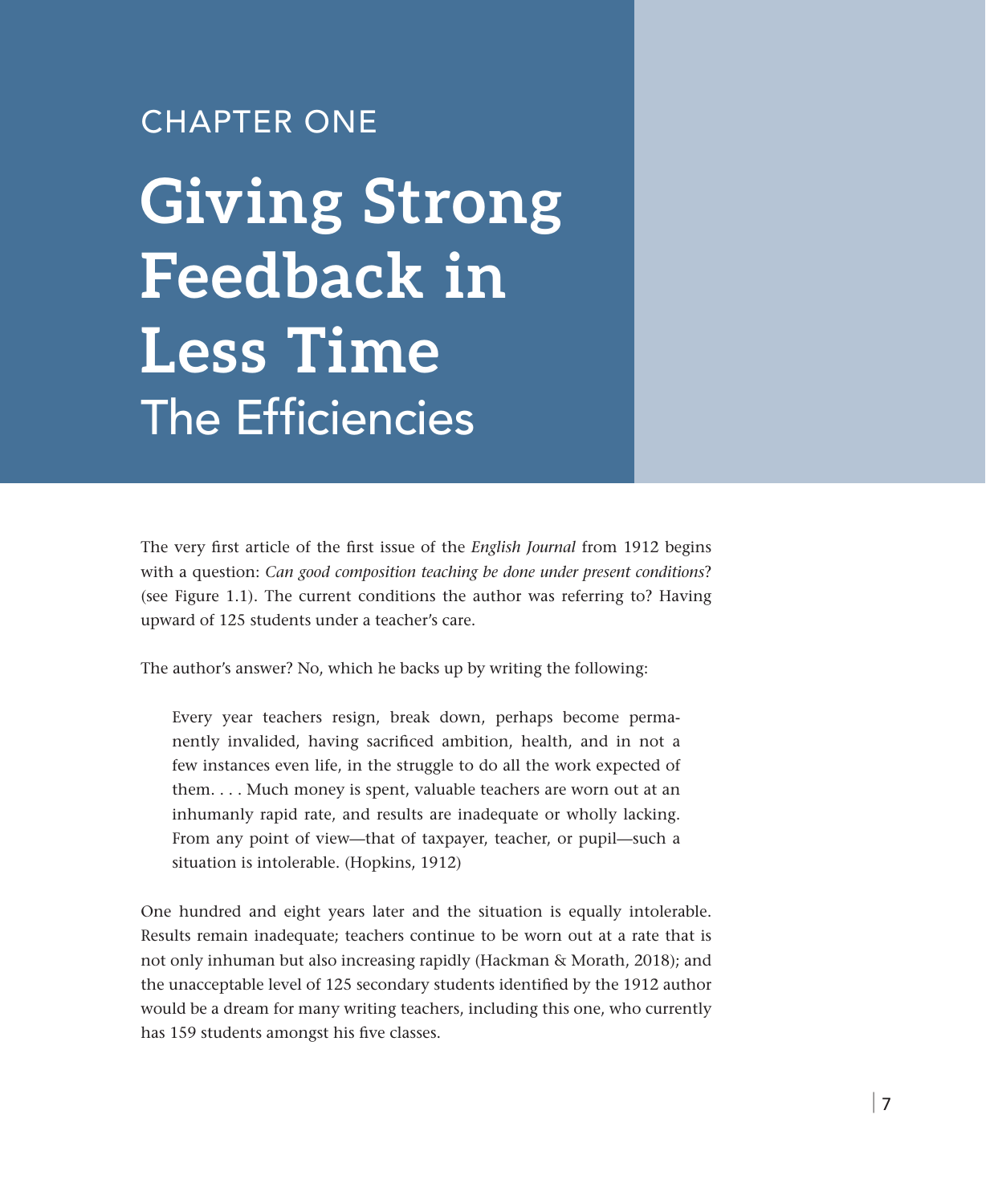# THE ENGLISH JOURNAL

VOLUME I

### JANUARY 1912

NUMBER 1

#### CAN GOOD COMPOSITION TEACHING BE DONE UNDER PRESENT CONDITIONS?

EDWIN M. HOPKINS University of Kansas

No.

This is a small and apparently unprotected word, occupying a somewhat exposed position; but it is upborne by indisputable truth.

FIGURE 1.1 • Not Much Has Changed in Over 100 Years

Consequently, when I first dug into the literature about ways to become more efficient, I discovered my struggle with the paper load was far from unique. Even the most renowned writing teachers bemoan the oppressive load that papers put on their shoulders. Carol Jago admits in her book *Papers, Papers, Papers* (2005) to having elaborate fantasies of driving to the ocean and consigning whole stacks of papers to the waves; Dr. Richard Haswell (2006), who has studied responses to papers for decades, calls them "the profession's mark of Cain" (p. 8); and Eric J. Mendelson (2018) recalls the iconic inscription on the gates of hell in Dante's *Inferno—Abandon all hope, ye who enter here*—when he gazes on a stack of papers.

I also learned that I was not the first to embark on some desperate and quixotic quest to improve my feedback while drastically cutting down the time it took. There is a colorful history of theories, systems, machines, and suggestions, all seeking or promising ways to be more effective and efficient. Sadly, many of them have been debunked, sit on a dubious research base, or are outright snakeoil. Yet among the noise, there are a number of practices created and curated by brilliant teachers that are widely supported by research and can actually help us grow more efficient and, at the same time, more effective, largely because they simplify our messages or eliminate the clutter. I've organized the most significant of these into seven time-saving tenets that can help us give strong feedback in less time:

#### 8 | Flash Feedback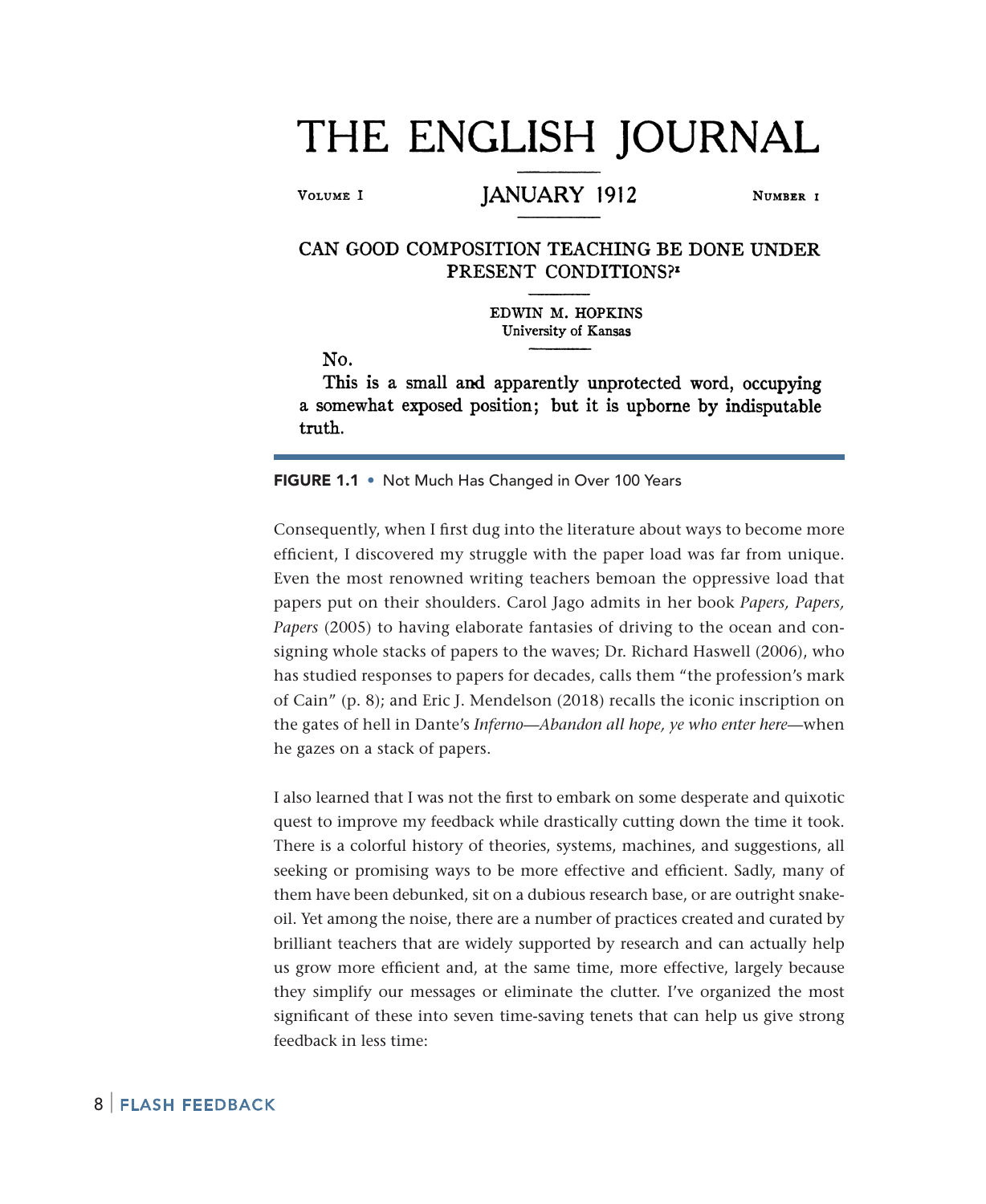- 1. Don't Read and Respond to Every Paper
- 2. Use More Targeted Feedback
- 3. Wait Until October to "Give" Grades/Assessments
- 4. Be a Teacher, Not an Editor
- 5. Go Digital
- 6. Automate *Some* Parts
- 7. Get in the Feedback Mindset

# Time-Saving Tenet #1: Don't Read and Respond to Every Paper

As a new teacher I made sure to read every syllable my students wrote for my classes. While part of this was because I wanted to read what they wrote, I also did this because *not* reading something made me anxious. Deep down I worried that if my eyes didn't pass over a piece, somehow the students wouldn't learn from it, as if my gaze was the necessary catalyst to begin the learning process. I also feared that students wouldn't take an ungraded assignment seriously or follow my directions. After all, by the time they reach my secondary classroom, a great many students have learned that the reason to write is primarily to get a grade.

Even now, to not read or respond to student work still often feels like cutting a corner, but limiting what we read and respond to is actually one of the most responsible things a writing teacher can do. There are two key reasons for this:

- (1) To maximize their learning, students need to write for sustained amounts of time every day—30 minutes to 60 minutes according to many experts (National Center for Education Statistics, 2012; Cruz, 2015).
- (2) Students need spaces where they can play with writing, try new things, and take the necessary risks needed to maximize their growth.

When we try to read and assess all writing, we stand in the way of these best practices. There is no way for a teacher to read 30 minutes to 60 minutes of writing from 159 students every day. Trying to do so courts burnout or makes it more likely that the teacher will eventually limit the amount of writing she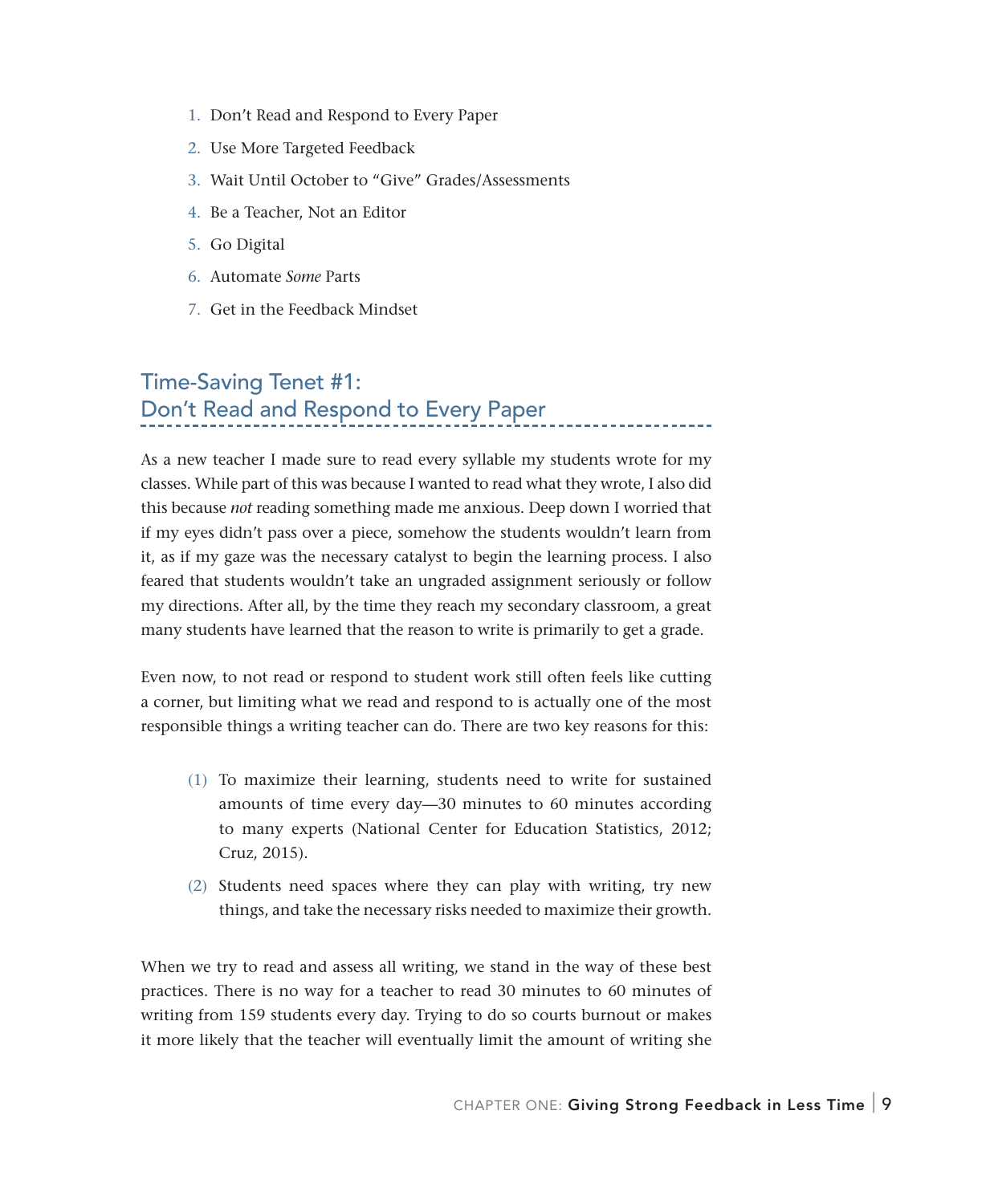assigns in an effort to keep up. Additionally, many students won't take risks or try new things when they know the teacher's watchful gaze will be on them. In these situations, a teacher's eyes will potentially slow and obstruct learning rather than being a catalyst.

Instead, it is important that our students engage in lots of exploratory writing where they write even though the writing will go unread and uncommented on by the teacher. This type of writing can be powerful in many situations, but it works especially well when students are writing to

- Learn content
- Collect their thoughts
- Consolidate knowledge
- Learn about themselves
- Generate thinking
- Practice a new skill

These types of exploratory writing are about learning, creating, and changing. Those things happen best when we set aside our need to be competent and

# **Common Exploratory Writing**

- Journals
- Free or quick writes
- Blogs
- **Reflections**
- Note taking
- **Summaries**
- Writing on graphic organizers
- Outlines

correct, because our first attempts to wield new ideas, skills, and approaches are generally clumsy and littered with missteps. Doing that is difficult for a lot of students when they know that their teacher will be watching. Many students have had at least one negative experience with teachers looking at their work, as a student shared with me last year:

In third grade we were writing journals and I misspelled Michigan. I remember the teacher saying to the class, with me standing right there, how ridiculous it is not to know how to spell my state. "Class, how do you spell *Michigan*," she continued, and everybody recited M-I-C-H-I-G-A-N. . . . I was really embarrassed and have remembered since.

This student remembered this experience from 8 years earlier so clearly that he switched to present tense for part of it as he told it to me. If we add up even a few moments like this, it helps explain why many students look at a teacher reading their paper like surfers look at a dorsal fin approaching as they sit in open water.

#### 10 | Flash Feedback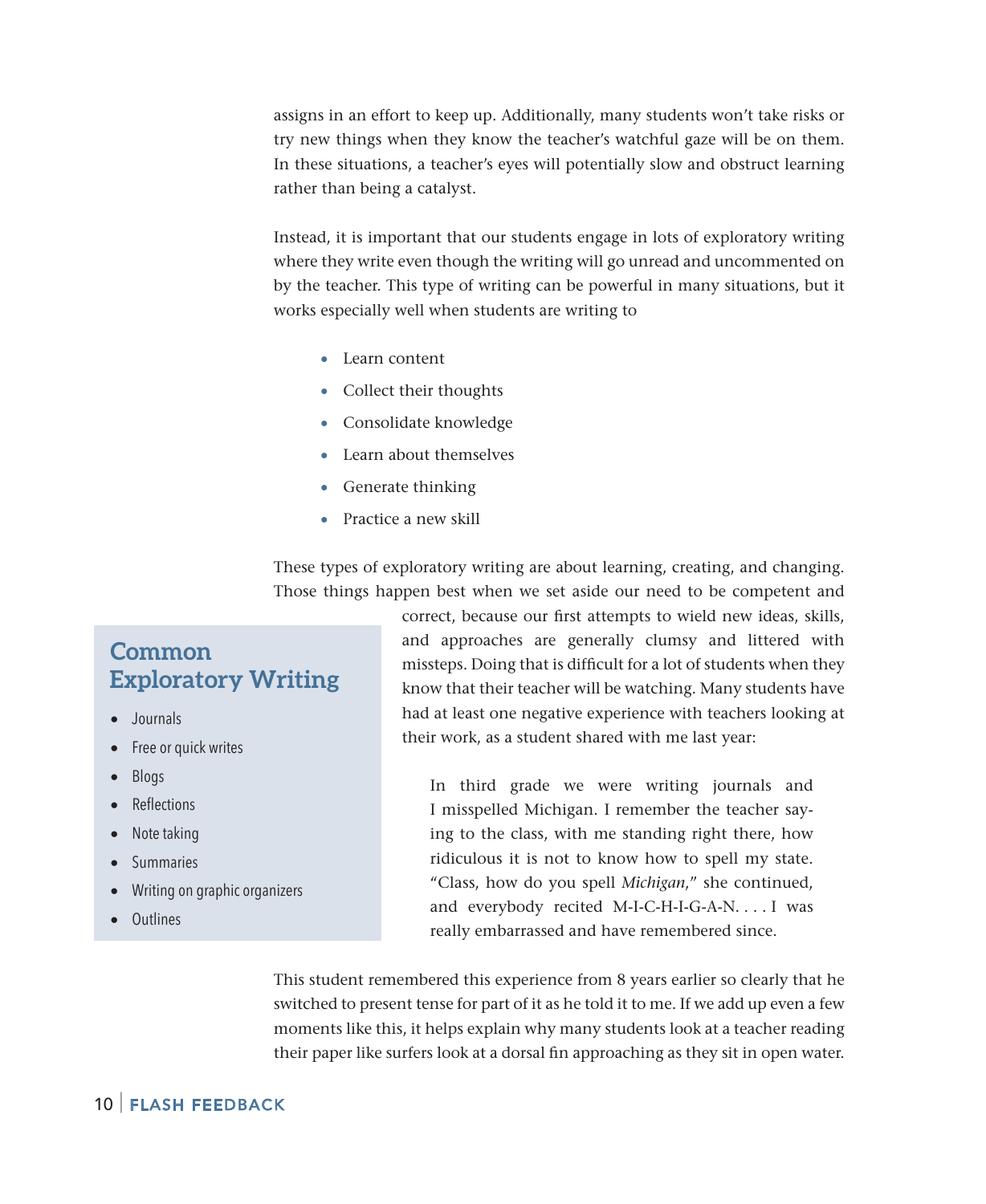Also, it should be mentioned that students who've been embarrassed by teachers aren't the only ones who react with trepidation when the teacher will be looking at their writing. I've found the students who are often the most nervous about teachers are often those with the highest grades or those who really like a class or teacher. For them, even the smallest assignment is often a serious potential threat because it could do damage to their GPAs or the *perfect* images they have carefully cultivated within the class.

Consequently, we need to allow as many moments as possible where our students can, in the words of Kelly Gallagher (2006), "get out from under the shadow of the red pen" (p. 143). We need to give them plenty of safe harbors where they can stumble, play, practice, and learn far away from teachers' pens of any color. Doing this doesn't mean that we abdicate our responsibility to respond to student work, either; we will be looking at it soon enough. Instead, it just means that before we look at it we will give students time to develop and refine their new skills, ideas, and creations before we move on to the business of giving them feedback.

If you are still unsure of stepping back from reading and responding to all writing in your classroom, think about it a different way: In no other pursuit ranging from painting to playing piano to shooting baskets—do we feel that every minute of practice should be observed and commented on by a teacher or coach. In those, we rightly identify that students need space and lots of practice. This is why the best music schools ring with far more notes than any instructor could ever process and the best diving practices have more flips and twists than any coach could ever see. It is also why writing classrooms should produce far more words than even the most efficient and diligent writing teacher could ever hope to read.

# **Will Students Take Writing Seriously if I Don't Grade It?**

Although there is much more talk about purpose, mindsets, credibility, and relationships in the upcoming chapters—and all these can act as motivators when grades and teacher glares go away—I face far less trouble with students doing ungraded writing pieces in class than graded ones, especially once I explain to them why I won't be reading the piece. Once students realize what it means to be given space to follow their interests and ideas away from the teacher's eyes, most students, including a surprisingly high number of self-classified nonwriters, engage more with a piece and work longer on it than they would have if I had attached points.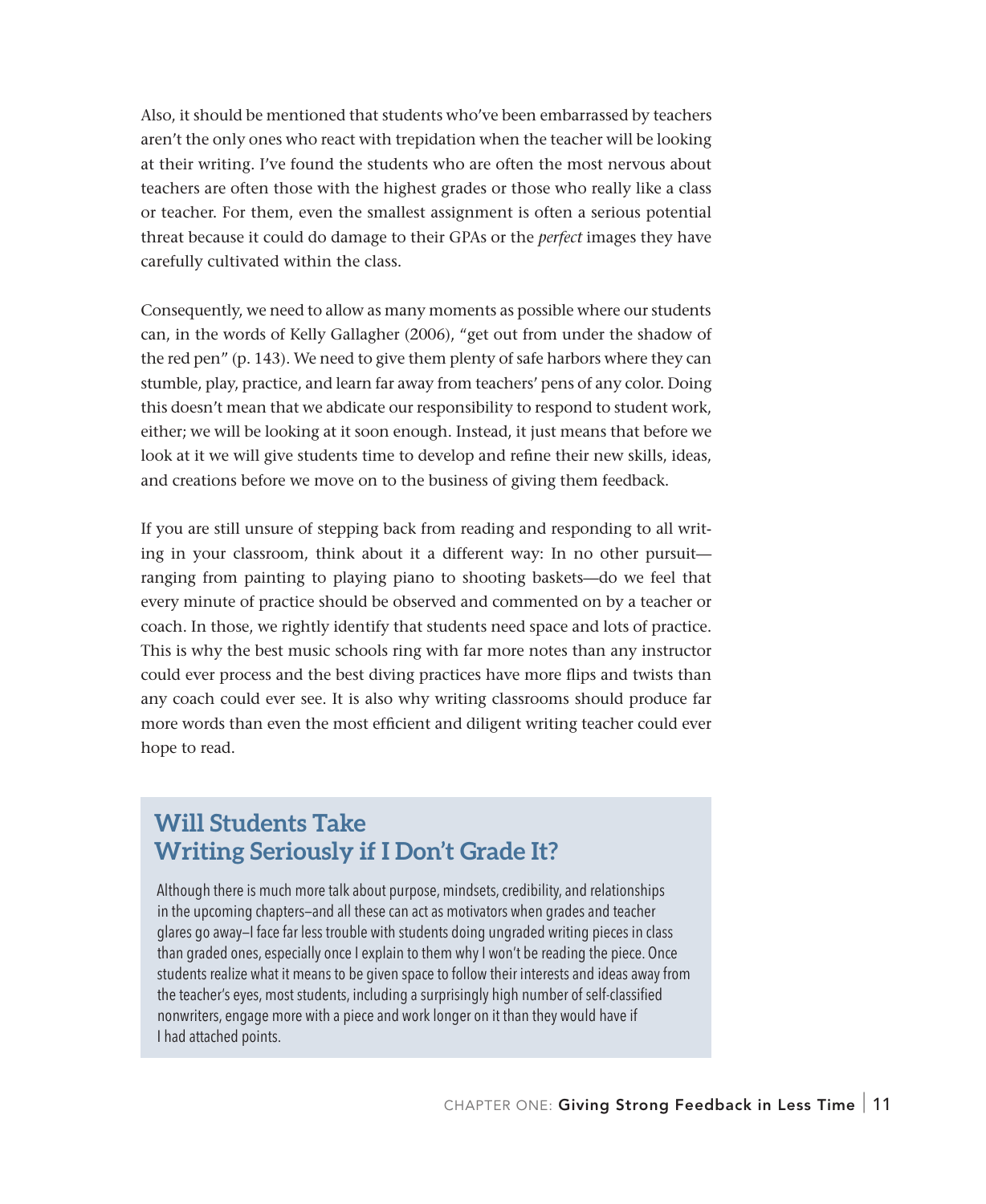## **An Important Detail About Not Reading Student Work**

In many states, teachers are required by law to report information they have concerning student abuse, self-harm, and violence. And even in states where mandatory reporting laws aren't strong, teachers—and writing teachers in particular—are, in the words of Douglas Fisher and Nancy Frey (2018), the "eyes and ears of the mental health system." For these reasons, it is incredibly important that we are very clear with our students from the beginning about what we will and won't be reading. Being coy about the pieces we will read can open up legal trouble for a teacher who doesn't read something that should be reported. Even more importantly, it can also lead to missing student admissions of danger—admissions that if students put in writing, they wanted you to see. For more information on mandatory reporting, www.childwelfare.gov has a host of wonderful resources and links.

# Time-Saving Tenet #2: Use More Targeted Feedback

Two things we know very clearly about feedback is that it has the biggest impact when it is

- Given regularly (Farrington et al., 2012, p. 36)
- Received as soon as possible by the students (McGee, 2017, p. 20)

It makes a lot of sense that regular feedback given shortly after a task is completed would have a larger impact than intermittent feedback received weeks later, yet in most classes the latter is far more common than the former. This is because when feedback comes exclusively in time-intensive scribbling through the margins of papers—the standard and only feedback mechanism for a great many classes—it will inevitably be significantly delayed and intermittent.

If we want to get feedback to students regularly and quickly, we need to begin utilizing other, faster forms of feedback in the place of some of those extensive margin notes. Useful feedback can be given in a multitude of ways to a multitude of different writing assignments and moments in the writing process, after all.

This book looks at these different ways and times to give feedback (including margin notes), but I want to start with the one that I use the most often targeted feedback—which is feedback focused specifically on helping students build or refine a certain skill. Targeted feedback works so well because when

#### 12 | Flash Feedback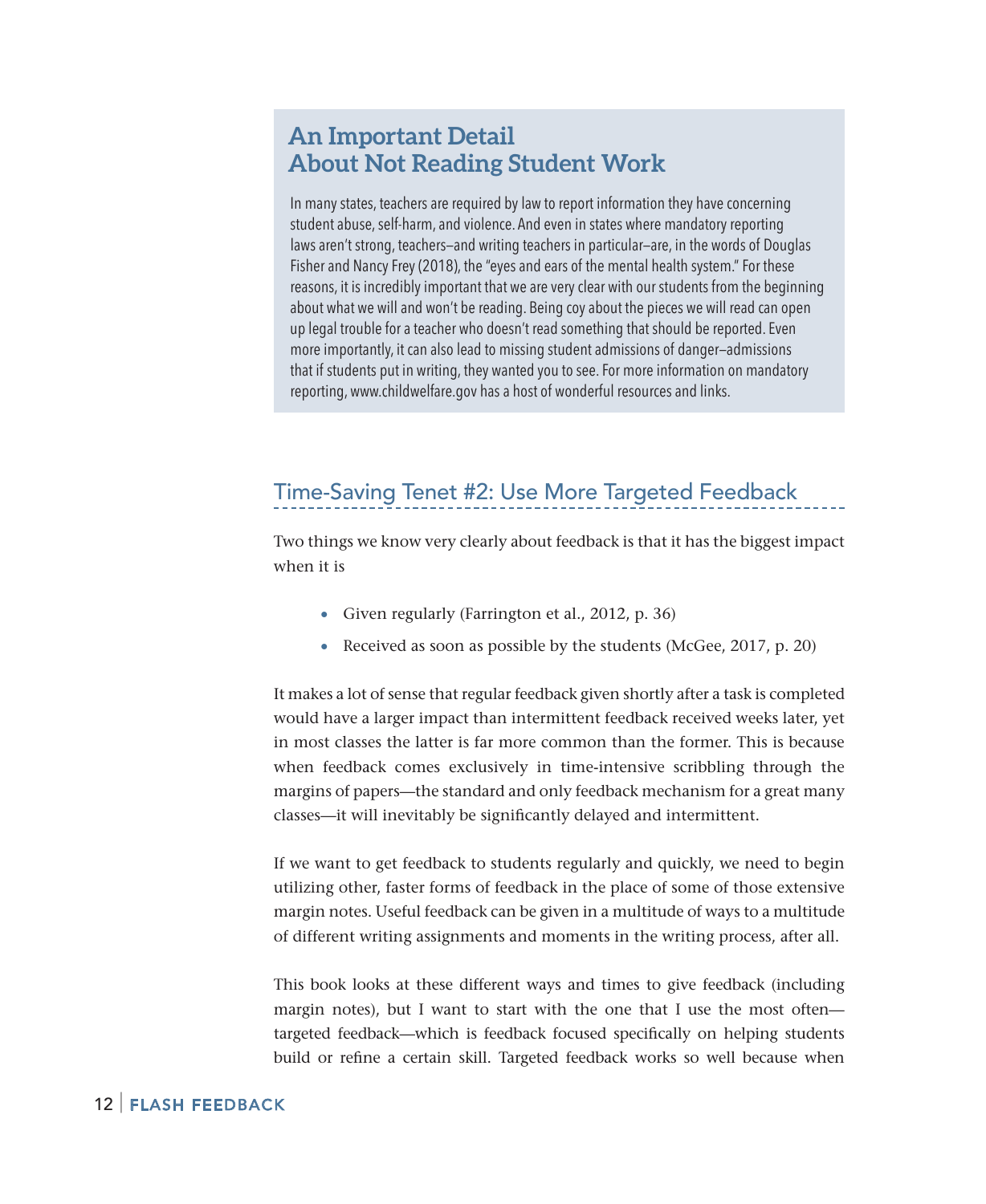we focus solely on one skill, our feedback can be both meaningful and fast, often given by the next day or even within the class period itself. This speed also allows us to give feedback much more regularly, which a University of Chicago literature review argued as "[an essential practice] for creating a school or classroom culture where success is perceived as possible" (Farrington et al., 2012, p. 38).

To see targeted feedback in action, consider this assignment from a unit I teach on commas, colons, semicolons, and dashes (see Figure 1.2 for an example; you can download this and much more from the companion website at **resources.corwin.com/flashfeedback).**

| <b>Punctuation Write</b>                                                                                                                                                                                    |                 |               |
|-------------------------------------------------------------------------------------------------------------------------------------------------------------------------------------------------------------|-----------------|---------------|
| Please write a one-page, double-spaced paper in the genre of your choice and<br>on the topic of your choice. Somewhere in the paper you should correctly and<br>thoughtfully use the following punctuation: |                 |               |
| At least two dashes<br>٠                                                                                                                                                                                    |                 |               |
| At least two colons                                                                                                                                                                                         |                 |               |
| At least two semicolons                                                                                                                                                                                     |                 |               |
| At least four different types of commas<br>۰                                                                                                                                                                |                 |               |
| The grade will be earned purely on the usage of this punctuation. Here is the rubric:                                                                                                                       |                 |               |
| Criteria                                                                                                                                                                                                    | Points Possible | Points Earned |
| Thoughtful and correct<br>use of at least two dashes.<br>No dashes are misused.                                                                                                                             | $\mathcal{P}$   |               |
| Thoughtful and correct<br>use of at least two colons.<br>No colons are misused.                                                                                                                             | 2               |               |
| Thoughtful and correct<br>use of at least two semicolons.<br>No semicolons are misused.                                                                                                                     | $\overline{2}$  |               |
| Thoughtful and correct<br>use of all commas; four<br>different types of commas are used;                                                                                                                    |                 |               |
| no commas are misused                                                                                                                                                                                       | 4               |               |

FIGURE 1.2 • Targeted Writing Assignment—Punctuation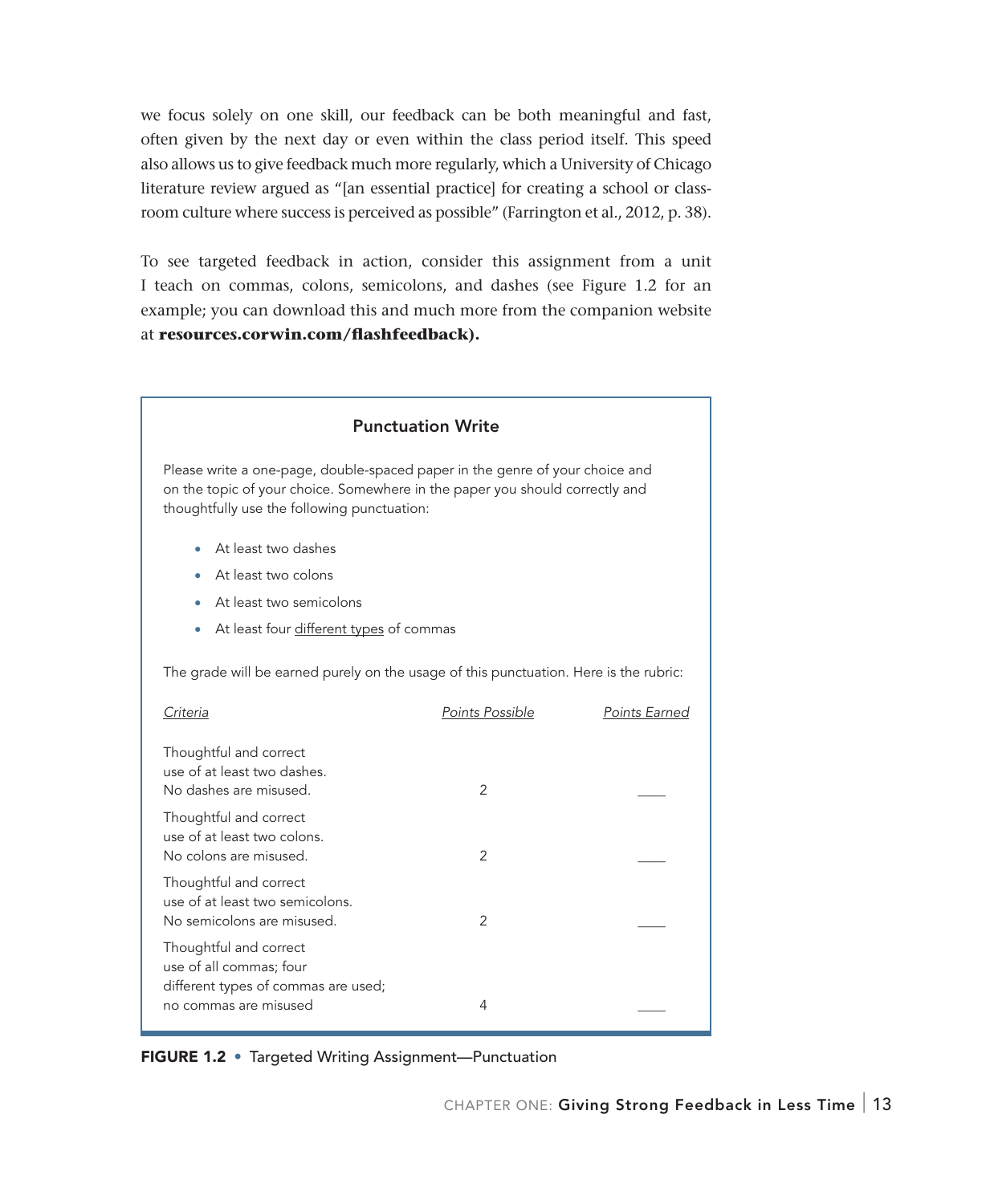This assignment generally comes after the students have gotten pretty comfortable with these punctuation marks, meaning my goals when I assign this are to

- Assess each student's understanding of these punctuation marks
- Redirect any students who have misconceptions about any particular mark

When it comes to responding to this assignment, I keep my eyes fixed on these goals, and my responses focus solely on assessing punctuation usage and clearing up misconceptions. By keeping my feedback targeted, I can read and respond to an entire class-set in well under half an hour by following this process:

1. If I want to return this type of targeted assignment in the same class period, I schedule it before an established block of drafting and/or reading time. This is important because while my responses will be fast, they won't be instantaneous, and I don't want students sitting around waiting for me. My rule for students in these situations is simple: Once students finish the assignment, they roll right into the reading or writing.

2. When students finish, they share their paper with me via a Google Doc, and I quickly scan each paper using the find function (Command-F) to highlight the elements (colon, semicolon, dash, commas) that I'm looking for. If students are writing by hand, an alternative to the find function is to have them highlight or underline each time they use a comma, colon, semicolon, and dash. The whole idea is that as the one assessing them, I can use these visual markers to help me instantly find the targeted areas, allowing me to move at maximum speed.

3. I then fill out the rubric with the points earned. In doing that, I simply take away one point for each misused comma, colon, semicolon, or dash. If a student has no errors, I give them full points and quickly move on. Because my secondary goal is to help redirect any misconceptions about the punctuation marks, if a student does have an error or issue, I will highlight the error, too. I do not fix the errors because doing this takes more time and is not ideal for learning because I would be the one doing the work, not the student.

4. Finally, I require students who made errors to fix them. I generally strive to give students class time to revise and the opportunity to regain all lost points, because I have found that this added incentive, time, and access to me are key if I want students to move forward in earnest. As I mentioned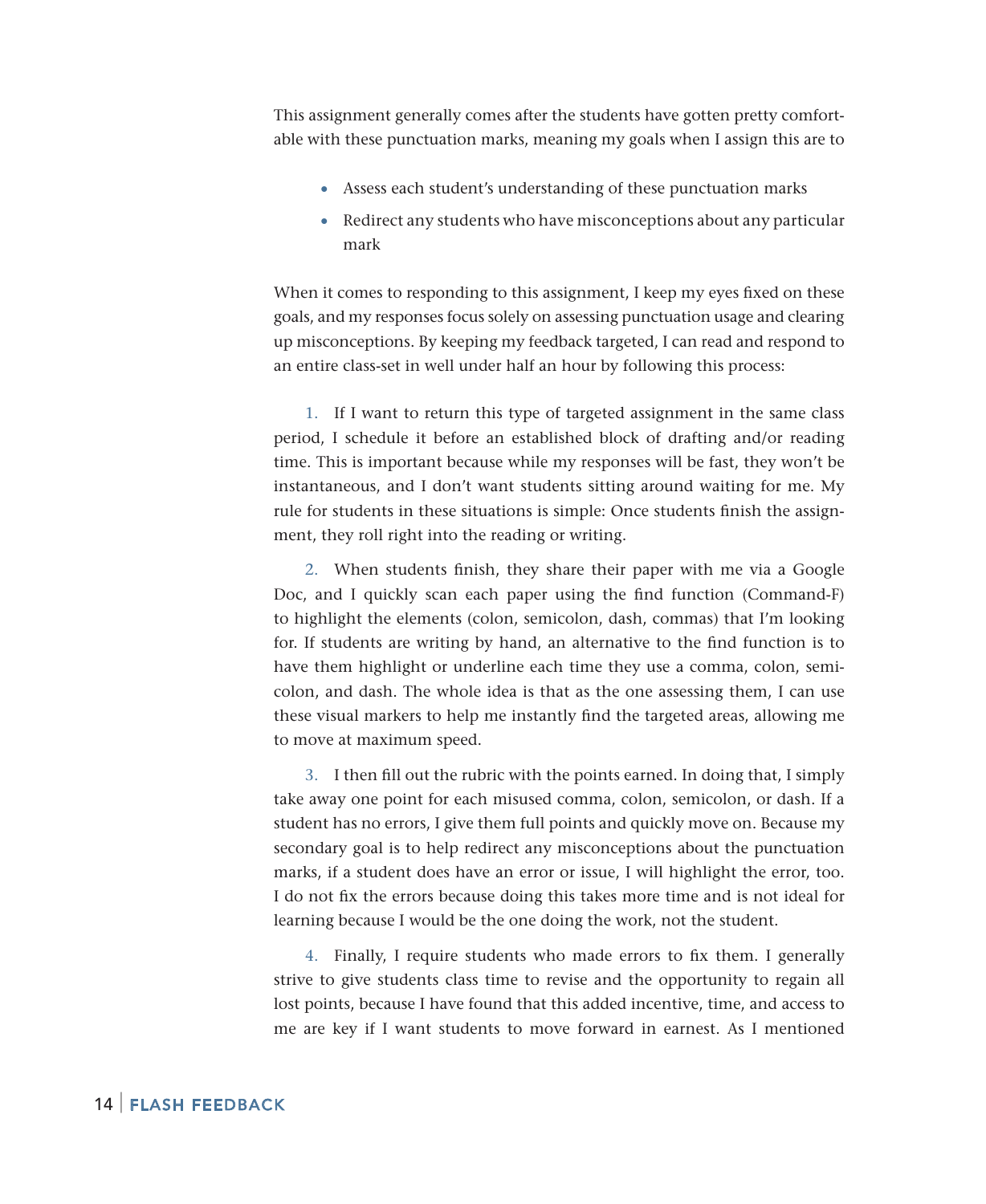above, I also don't make the changes for them, as I want them to go through the internal grappling that is necessary to learning something at a deep level. Of course, I do provide resources for them to find the right answers. They can access the resources from class (visit the companion website at **resources.corwin .com/flashfeedback** to see the punctuation tutorials available to them), conference with partners, and come to me if they have exhausted other resources and are still stumped.

# **A Class Without Grades?**

In most corners of our education system, writing, feedback, and grades are inextricably linked. This can be problematic at times because it is well-documented that grades can have some pretty negative effects on writing, identity, and feedback. They can damage the attention paid to feedback (more on that in Chapter 2), make students more risk averse, and have a negative impact on intrinsic motivation.

Still, grades are largely nonnegotiable in the educational climate of today. For example, my contract states very clearly that new grades need to be put into the online gradebook weekly. I've also found how and how often teachers grade to be a very personal matter, and it is worth mentioning that reasonable arguments exist both for a variety of approaches to grading or going gradeless. Considering these things, this book doesn't take a stand for or against using grades, and many examples and resources do have points associated with them for use by teachers who assign grades. That being said, it might be worth some time to look into the interesting experiments being undertaken across this country by innovative educators who are *going gradeless*. Often, even if we keep grades, we can incorporate useful bits and pieces from these gradeless laboratories. Some of the most interesting places to go to learn about going gradeless include

- The Paper Graders: www.thepapergraders.org
- Teachers Going Gradeless: www.teachersgoinggradeless.com
- *Hacking Assessment: 10 Ways to Go Gradeless in a Traditional Grades School* by Starr Sackstein (2015)
- *Shift This!: How to Implement Gradual Changes for MASSIVE Impact in Your Classroom*  by Joy Kirr (2017)

Targeted feedback comes with many advantages. It allows for more consistent and timely feedback while also adding little or ideally nothing to the paper load that I take home with me. With this assignment, even in my biggest classes, the students can do it, get timely personal and meaningful feedback, and revise if